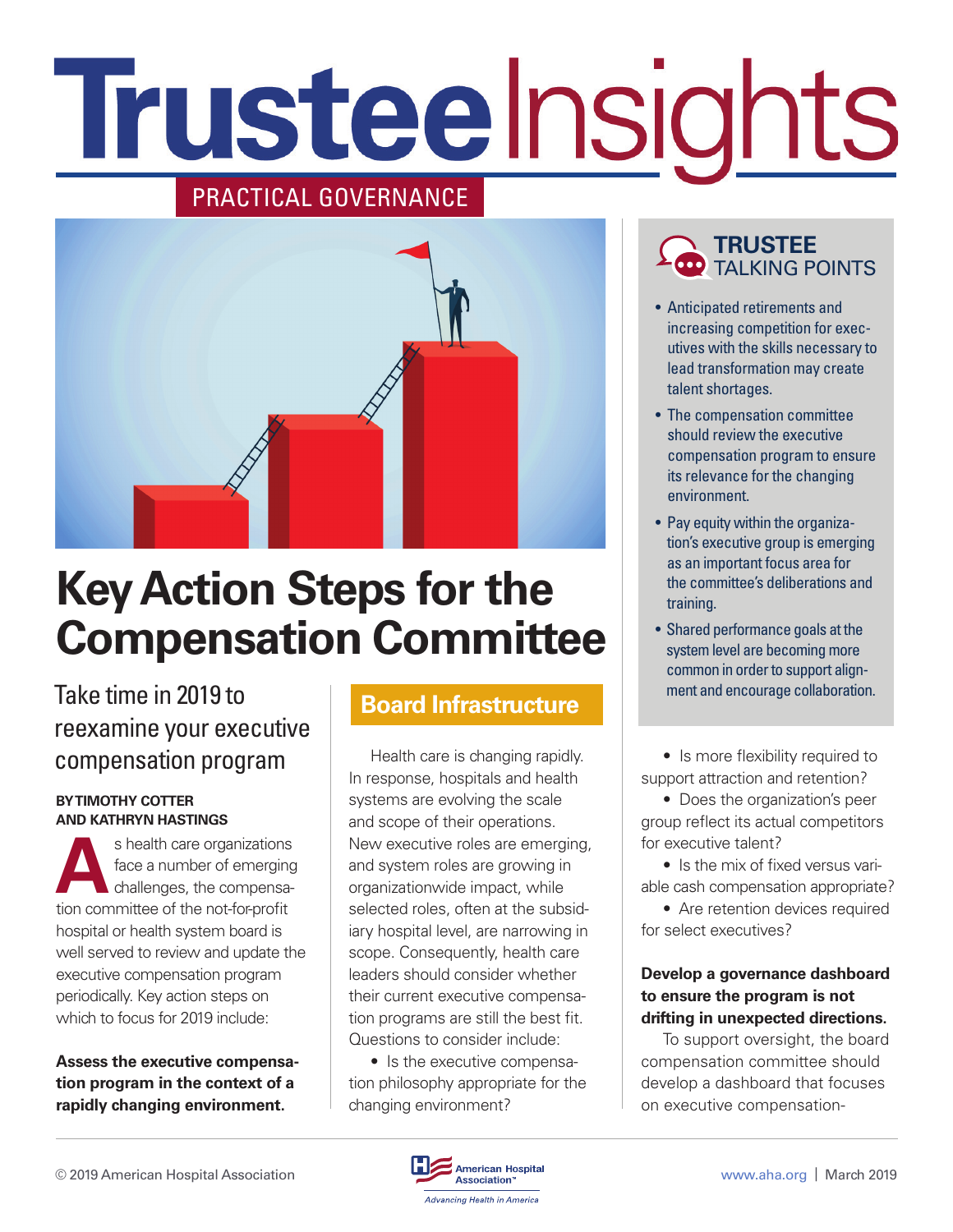# **Trustee** Insights.

related outcomes measured over multiple years. *[See Appendix 1: Sample Governance Dashboard for Monitoring Executive Compensation Programs.]* By tracking outcomes, the committee can ensure that the program operates consistently with the established philosophy and that areas requiring attention are readily identified. When combined with comprehensive tally sheets and affirmation that all executive compensation arrangements are fully disclosed to the committee, there is a comprehensive baseline underlying the committee's deliberations. Such longitudinal measures focus on program metrics, demographics, performance outcomes and recruitment/ retention. Examples include:

• Structure and demographics, such as the number of executive positions, age and tenure distribution of the executive team, and diversity in executive roles.

• Actual market position versus the target for base salary, total cash compensation, total direct compensation and total compensation.

• Executive compensation expenditures as a percentage of hospital/health system expenses or net operating revenue.

• Average executive salary increases, with and without market adjustments, versus those of non-executives.

• Incentive award payouts (annual and longer term) as a percentage of target.

• Number of executives recruited from or leaving for peer group, health care and general industry organizations.

## **Evaluate the annual incentive plan to ensure an optimal measurement focus.**

According to SullivanCotter's 2018 *Manager and Executive Compensation in Hospitals and Health Systems Survey Report*, annual incentive plans (AIPs) are the norm (84 percent prevalence). With evolving organizational strategies and greater transparency regarding performance, the board compensation committee should review and, if appropriate, enhance AIP performance measures. Questions to review include:

• Do the measures align with the organization's key objectives in a value-based environment? The survey indicates the most commonly used AIP measures include:

- Quality
- Patient engagement
- Patient safety
- Financial results

The survey also reports increasing use of the following AIP measures:

- Efficiency
- Access
- Lives under risk contracts

- Condition-specific process outcomes and measures

• Is the focus of performance measurement at the appropriate level? The SullivanCotter survey indicates an increasing focus on shared goals at the system level rather than at the subsidiary hospital level in order to support alignment and encourage collaboration.

• How much "stretch" is included in the performance standards? The committee should ensure that some or all of the same organizations that compose the compensation benchmarking

peer group are considered when establishing performance standards for the incentive measures. *[See Appendix 2: Sample Performance Standards for Evaluating Annual Incentive Plans.]* Relative performance data abstracted from audited financial statements, Centers for Medicare & Medicaid Services Star Ratings and value-based programs and the like can help to ensure the resulting executive compensation levels are aligned with organizational performance and that AIP metrics are set considering the actual performance levels of peer institutions.

## **Determine the feasibility of a long-term incentive plan.**

As hospitals and health systems expend greater resources to help achieve long-term goals, a focus beyond annual performance is required. Long-term incentive plans (LTIPs) are typically limited to the organization's most senior executives. The performance periods of LTIPs are typically three years and focus on strategic objectives that support alignment and important long-term goals such as growth, integration and financial stability. The longer performance periods also support executive retention and team stability, especially if the for-profit sector is a key talent market.

According to the SullivanCotter survey, 30 percent of not-for-profit health systems with revenues greater than \$1 billion use LTIPs. For systems with revenue greater than \$5 billion, prevalence approaches 60 percent.

## **Link executive compensation to strategic talent management.**

Anticipated retirements and increasing competition for execu-

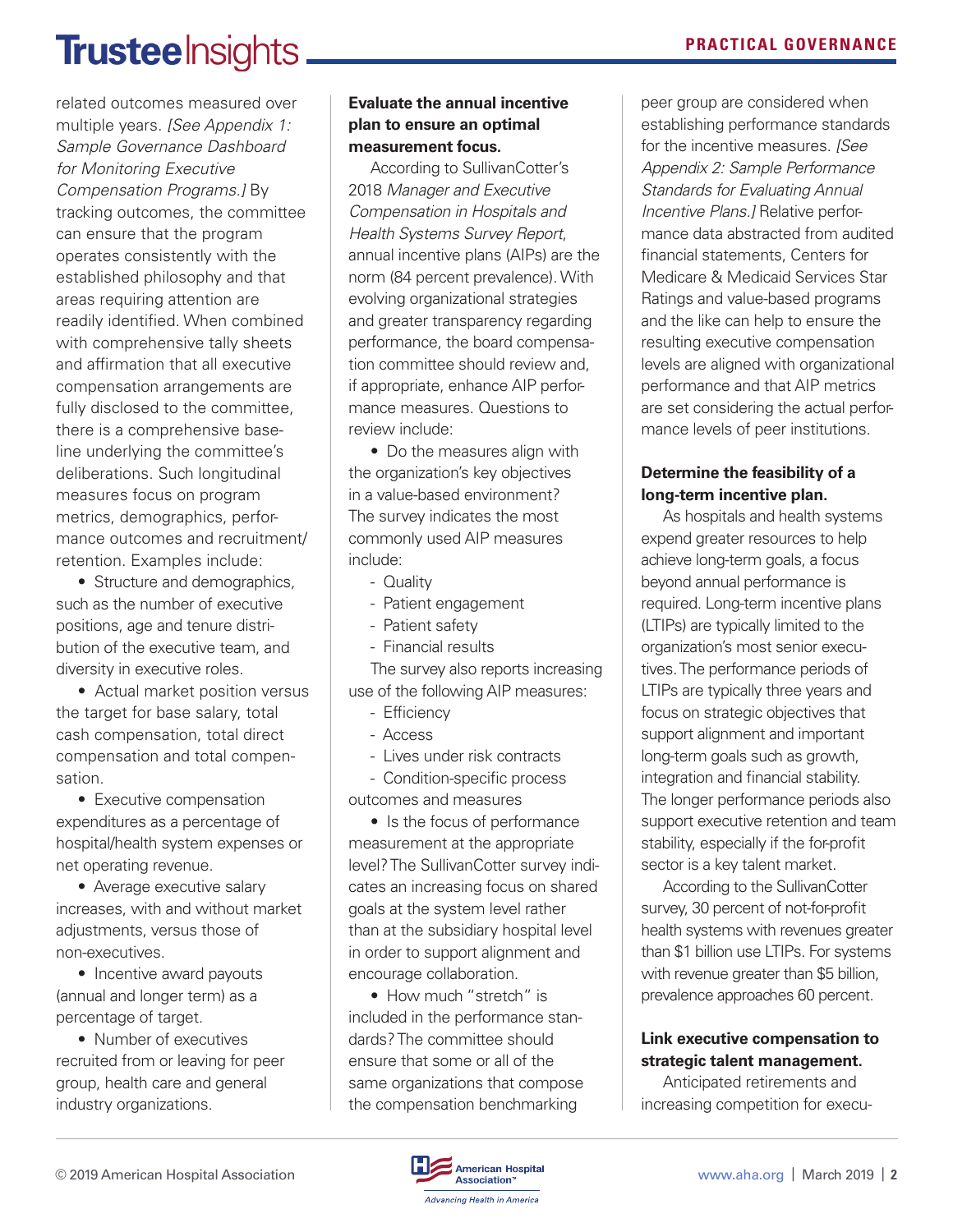### **PRACTICAL GOVERNANCE**

# Trustee Insights.

tives with the skills necessary to lead transformation may create talent shortages.

To support strategic talent management, the board compensation committee, working with the chief executive officer (CEO), the chief human resources officer (CHRO) and the board committee with talent management responsibilities should consider processes that:

• Assess the competitiveness of the current compensation arrangements of potential internal candidates for the organization's most senior roles, as these individuals are likely to be the subject of recruitment efforts.

• Periodically evaluate the compensation of candidates given their ongoing development and fit versus the desired senior executive profile.

• Ensure the compensation provided to the successful internal leadership candidate reflects market competitive levels.

• Include measures in the AIP that address the CEO's, CHRO's and candidates' effective participation in the talent management process.

#### **Review compensation arrangements for executives outside of their core organizational responsibilities.**

The board compensation committee, working with the board committee that addresses conflicts and the chief compliance officer or the general counsel, or both, should review the compensation paid to executives for roles outside of their core organizational responsibilities as well as the related responsibilities and time commitments, given the potential for significant

adverse stakeholder reaction to real or perceived conflicts. This review should include:

• Compensation related to the executive's efforts when representing the not-for-profit organization's interests in ventures with for-profit organizations, which should be assessed for reasonableness and conflicts of interest and commitment.

• Outside employment income for roles not related to the not-forprofit hospital or health system, which should be evaluated to ensure executives are fully focused on their primary roles and that potential conflicts are identified and addressed.

#### **Examine pay equity in a broad context.**

Pay equity is emerging as an important focus area for the board compensation committee. There is no universal best practices strategy; therefore, the committee should consider the following activities as they relate to the executive population:

• Work with the CHRO and the general counsel to gain a preliminary understanding of the state of pay equity within the executive group.

• Use more advanced techniques, rather than a comparison of means/medians and distributions of base salary and total cash compensation across employee groups, to identify potential pay inequities. Such factors as education level, external experience, internal experience, job performance and related variables can provide a better understanding of pay inequities and better support remediation activities.

• Consider additional actions that will support pay equity long

term, such as the use of consistent starting salary standards, salary bands that group jobs by contribution and impact, an assessment of how leave-of-absence policies impact compensation, and leadership talent strategies for underrepresented populations.

• Ensure training, tools and guidelines that promote pay equity are provided to compensation decision makers.

#### **Identify the potential for external scrutiny of committee decisions.**

External scrutiny of executive compensation is to be expected as the cost of health care continues to grow and compensation levels increase.

The board's compensation committee should be mindful of:

• Total compensation that is at the top end of amounts reported on the Form 990 by stakeholder-perceived peers.

• Significant severance payments, especially when contemporaneous media reports indicate the executive's departure was voluntary or for cause.

• Significant increases in compensation for executives when the organization is perceived to be struggling financially and the workforce has been negatively impacted (e.g., layoffs, pay freezes).

• Large lump-sum payments of deferred compensation earned over multiple years.

• A compensation approval process that does not obtain the rebuttable presumption of reasonableness.

• Perquisites that do not support the executive's job responsibilities directly.

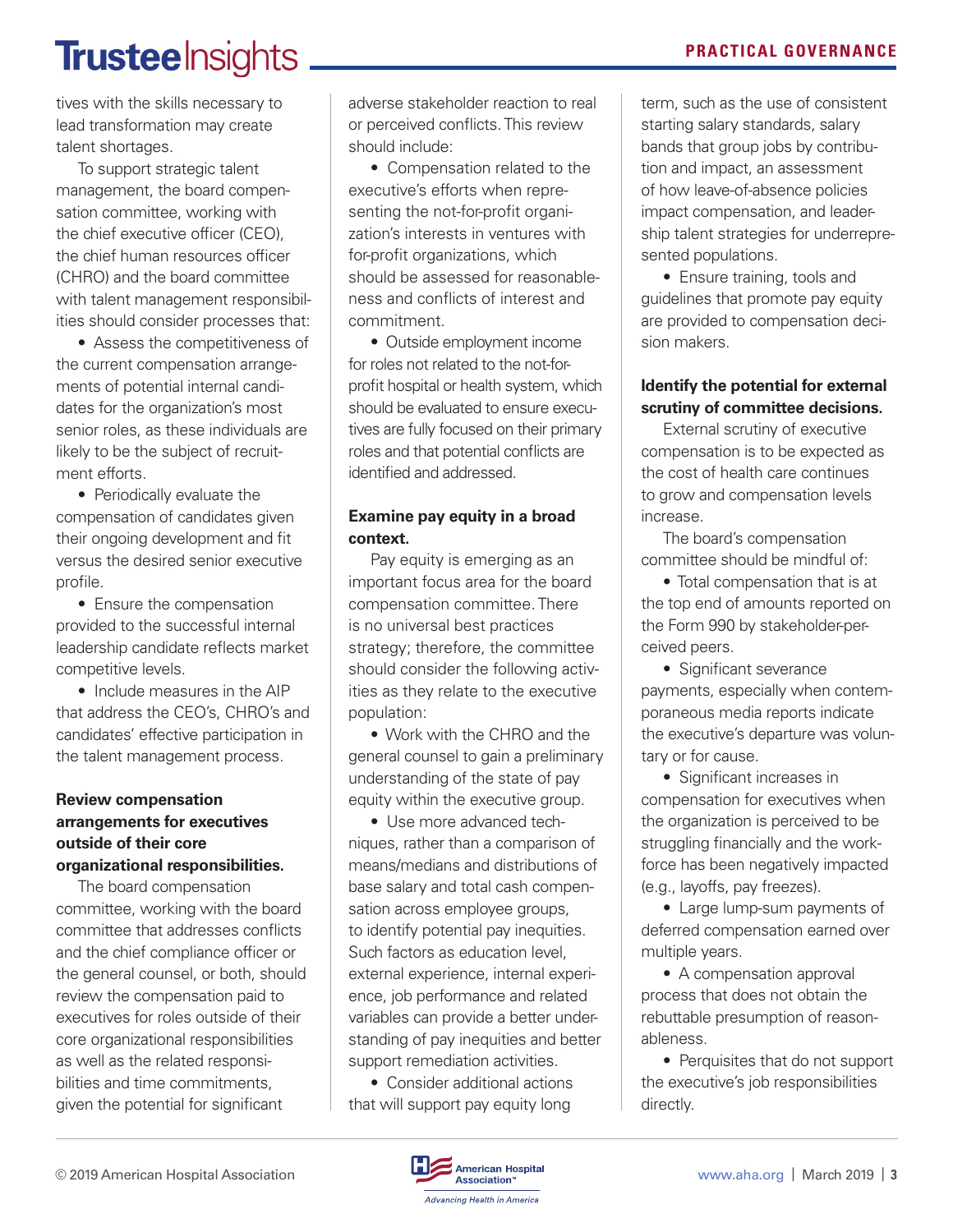## **Trustee** Insights

As part of its decision-making process, the committee should identify the potential disclosure issues its decisions may create. Committees will find it helpful to review pro-forma Form 990s to understand the disclosure implications of compensation arrangements under consideration, identify forthcoming disclosures likely to draw media and stakeholder attention, and ensure required media and public relations preparations are completed.

### **Support the hospital or health system mission.**

As organizations realign their strategic objectives with a rapidly changing health care environment, executive compensation programs are evolving in kind. To help ensure these programs continue to support

## **TRUSTEE** TAKEAWAYS

- Discuss whether any new, expanding or narrowing executive roles are well served by the current compensation program.
- Adopt forward-looking techniques for tracking compensation-related outcomes and determining potential pay inequities.
- Consider program updates, e.g., a long-term incentive plan for certain leaders, to support executive retention and team stability.
- Identify potential disclosure issues likely to draw media and stakeholder attention, and be prepared to respond accordingly.

the organization's mission, the board compensation committee should determine if corresponding actions or updates are necessary.

**Timothy Cotter** *(timcotter@sullivancotter.com) is chairman and* 

*managing director at SullivanCotter, Chicago.* **Kathryn Hastings** *(kathyhastings@sullivancotter.com) is managing director and executive workforce practice leader at SullivanCotter.*

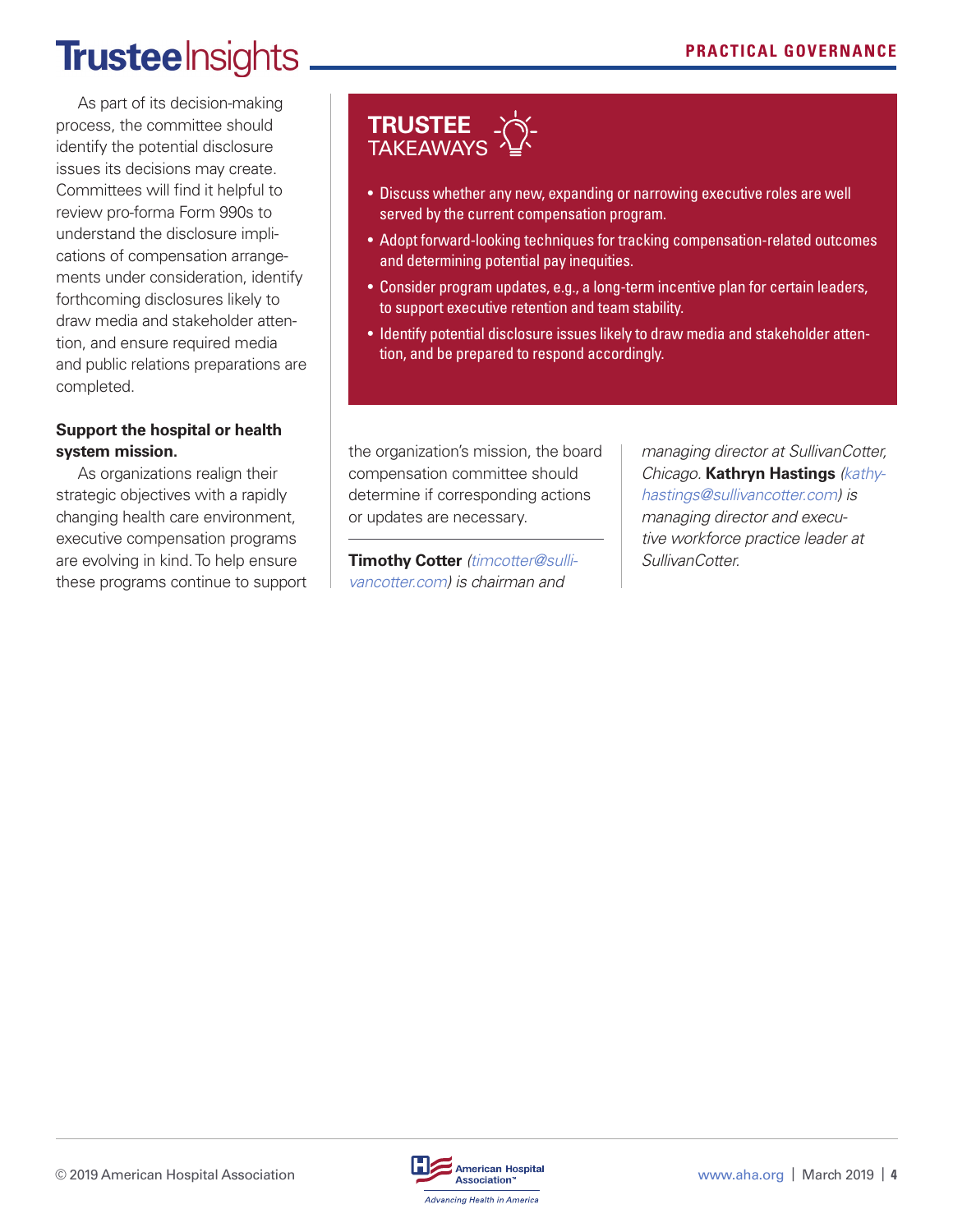## Trusteelnsights \_

## **APPENDIX 1: Sample Governance Dashboard for Monitoring Executive Compensation Programs**